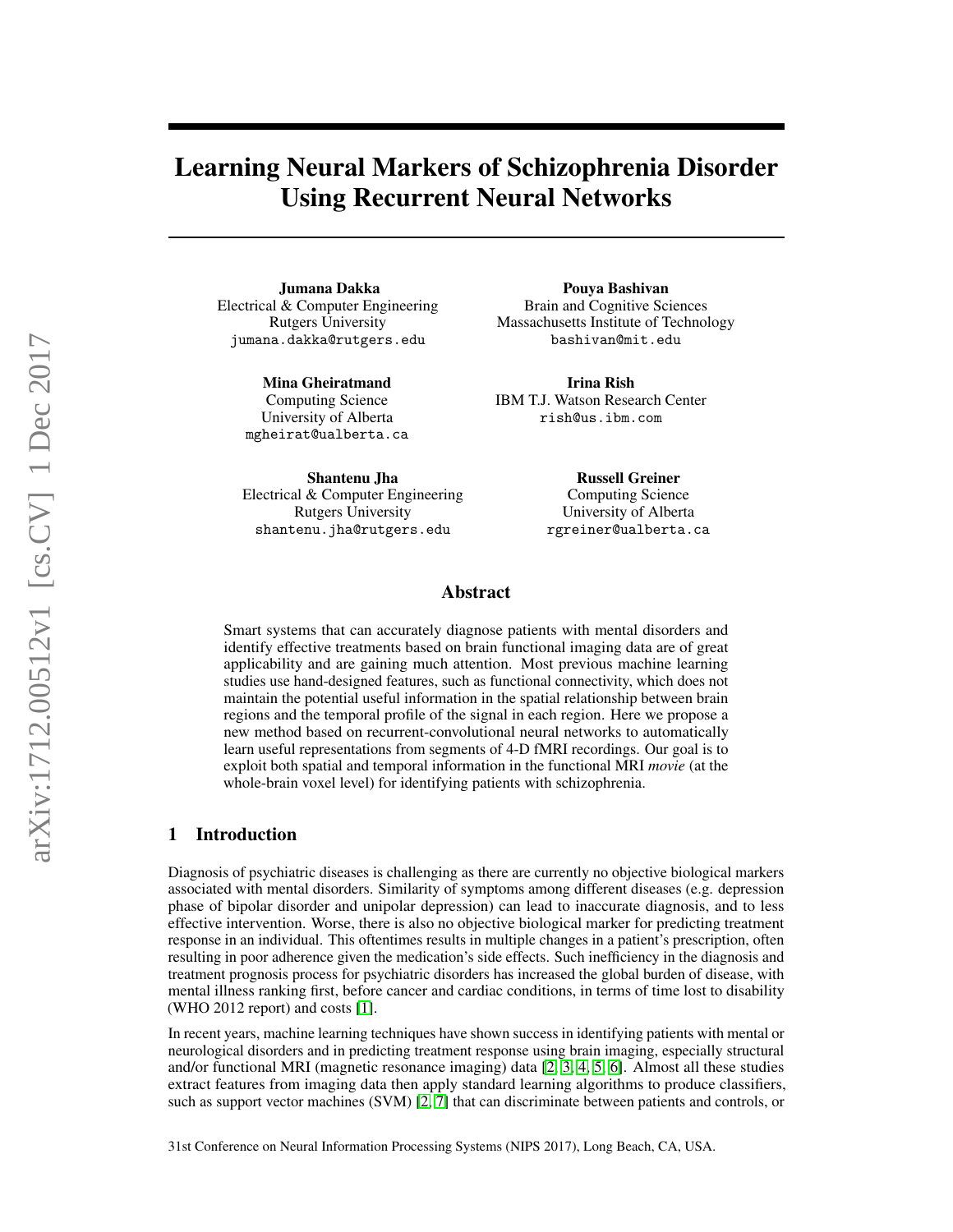predict response to treatment. Some typical imaging features extracted from functional MRI (fMRI) or structural MRI (sMRI) data include functional connectivity (FC) and amplitude of low-frequency fluctuations (ALFF) for fMRI, and voxel-based morphometry and gray matter thickness/volume for sMRI. Such features may be extracted voxel-wise (where every voxel is a brain tissue of size  $\sim 1-27mm^3$ ) or region-wise, from predefined brain regions (e.g. thalamus, postcentral gyrus).

With deep learning techniques providing outstanding performance in various fields, including image classification, speech recognition, and video classification, among others, this approach is being explored in clinical applications, including those involving medical imaging data [\[8,](#page-4-7) [9,](#page-4-8) [10\]](#page-4-9). In addition to their potential to surpass the performance of other standard machine learning techniques, deep learning methods are attractive because they can be applied directly to the data, skipping the need to extract hand-designed features, a step that is necessary in almost all other machine learning approaches. In addition to the possibility of improving prediction accuracy, deep neural networks (DNN) allow us to move away from hypothesis-driven feature selection to data-driven feature discovery. Various deep learning methods (e.g. multi-layer perceptron, autoencoders, deep belief networks, and convolutional neural networks) have been used to analyze imaging data for various psychiatric and neurological disorders, including but not limited to Alzheimer's disease, ADHD, and Psychosis [see [5,](#page-4-4) for a review]. Most of these studies use sMRI for predictions in neurological disorders, and much fewer studies use fMRI [\[11,](#page-4-10) [12,](#page-5-0) [13,](#page-5-1) [14\]](#page-5-2), which has been shown to be particularly relevant in predictive analysis of psychiatric disorders (such as schizophrenia) [\[15,](#page-5-3) [16\]](#page-5-4). fMRI data measures blood oxygenation level-dependent (BOLD) signal at every brain voxel by taking a scan of the whole brain every 1-3 s. This produces a *movie* of the brain activity (reflected in BOLD signal<sup>[1](#page-1-0)</sup>), either in response to a task (e.g. a motor, sensory, or cognitive task) or simply at rest.

Here, our goal is to exploit both spatial and temporal information in the fMRI movie (at the wholebrain voxel level) to distinguish patients with schizophrenia vs healthy controls. We propose using a recurrent convolutional neural network (R-CNN) involving a 3-D CNN followed by a sequential neural network with LSTM (long short term memory) units. The CNN extracts spatial features, which are fed to the LSTM model, that uses the dependencies between time points at every spatial location to generate a label  $\in \{patient, control\}$  (see Figure[-1\)](#page-3-0). To our knowledge, this is the first work to apply a recurrent CNN to fMRI data for neurological/psychiatric diagnosis (here schizophrenia). As discussed earlier, most previous fMRI/machine learning studies, including some that used DNNs [\[12\]](#page-5-0), use hand-designed features, in particular FC features [\[6\]](#page-4-5), which collapses the time dimension into one single number (i.e., the correlation coefficient between a pair of time-series). Such approaches do not keep track of the relationships between spatial locations (e.g. voxel or brain regions) either. Here, we expand the work by [\[18\]](#page-5-5), who successfully applied a R-CNN (with 2-D convolutions) to EEG data in a mental load classification task, to fMRI data (using 3-D convolutions). We used fMRI data in response to an auditory oddball task from patients diagnosed with schizophrenia and healthy controls from FBIRN dataset [\[19\]](#page-5-6). The task is to predict whether this sample came from a patient, or a control, based on the preprocessed fMRI BOLD signal at the voxel level, exploiting the temporal and spatial information in the data within an end-to-end deep learning framework.

# 2 Methods

#### 2.1 Dataset

We used the FBIRN phase-II fMRI dataset [\[19\]](#page-5-6), which includes functional and structural MRI data for patients with schizophrenia or schizoaffective disorder and age- and sex-matched healthy controls. We focused on the subset of fMRI data acquired in response to an Auditory Oddball (AO) task. The fMRI data included whole-brain scans taken every 2 seconds for a period of 280 seconds. Per subject, there were 4 experiment runs (280 sec each). A standard preprocessing pipeline was applied to each subject's raw fMRI data using the FSL software package [\[20\]](#page-5-7). The pipeline included motion correction, tCompCor denoising, spatial filtering, high-pass temporal filtering, and linear registration to the MNI T1 template through subject's T1 scan [see [6,](#page-4-5) for a more detailed description of the preprocessing stages]. The first 3 volumes in each run were deleted for signal instability, resulting in a total of 137 volumes. Finally, a universal mask, i.e. the intersection of all subjects' brains, was applied to each subject's data, resulting in a common non-zero brain area of 26,949 voxels (brain tissue of size  $3.4374 \times 3.4375 \times 5$  mm). After preprocessing and quality control, N

<span id="page-1-0"></span><sup>&</sup>lt;sup>1</sup>Note the relationship between BOLD signal and neural activity is still under scrutiny [\[17\]](#page-5-8).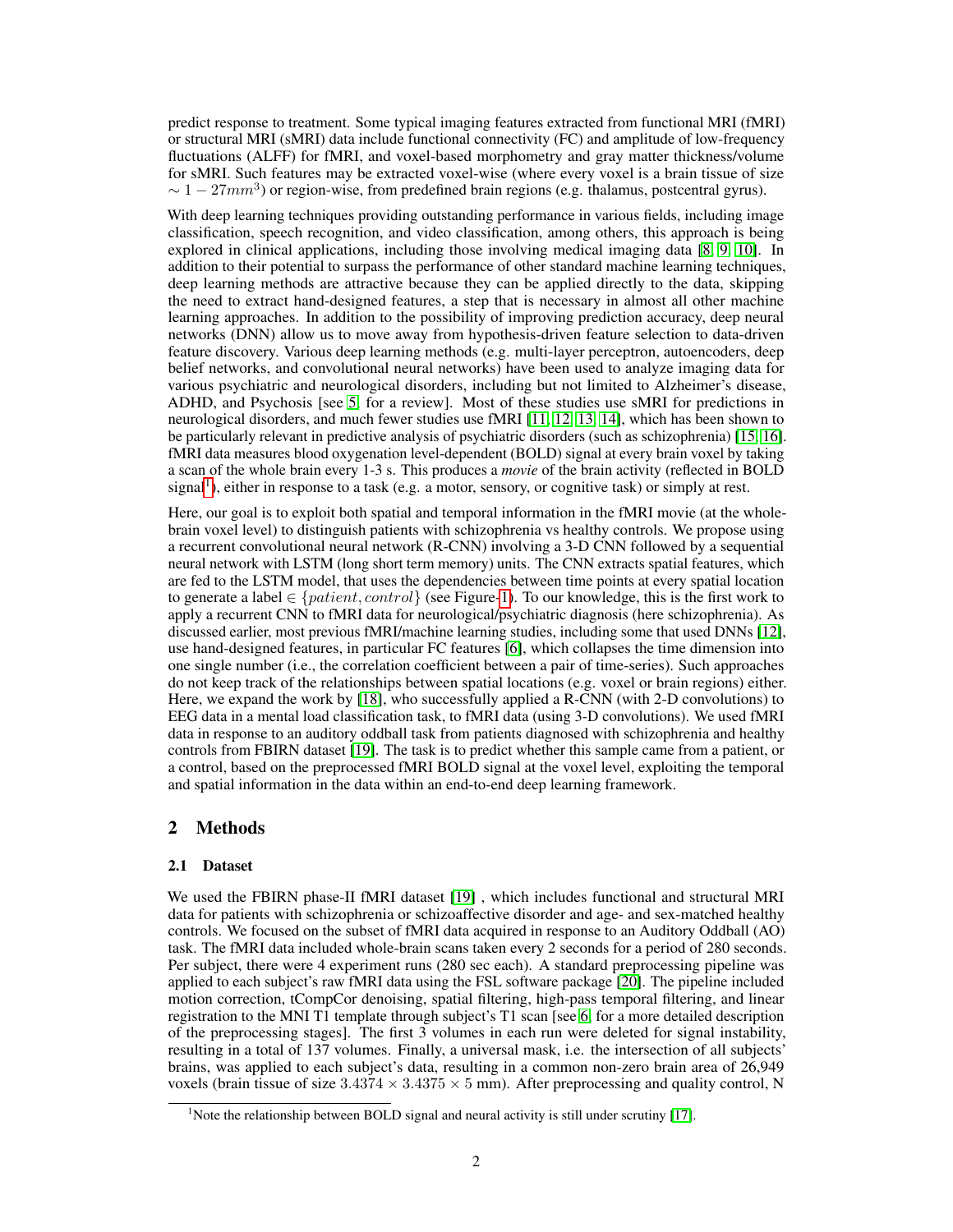= 95 subjects (46 patients, 49 controls) remained in the study (from a total of 164 subjects in both scanning sessions).(Subjects with missing imaging data, runs less than 4, or excessive motion were excluded [see [6,](#page-4-5) for details of quality control].)

#### 2.2 Models

We compared the accuracy of recurrent neural networks (LSTM model) and recurrent-convolutional neural networks (R-CNN), versus a linear and a nonlinear baseline classifier, in learning features for discriminating between patients with schizophrenia and healthy individuals. We tried several different architectures consisting of LSTMs as well as R-CNNs. The input data was structured as a 4-dimensional tensor (4-D brain scans:  $time \times W \times H \times D$ ).

Baseline Classifiers: We compared our proposed models with the results from a linear and a RBF (radial basis function) SVM. In order to make the SVM solution feasible, we reduced the size of the input by a rate of  $4 \times 4 \times 3$  voxels. This resulted in a feature vector of size 77,953 (137 time points  $\times$  569 "supervoxels") per run per subject, for a total of 380 samples (95 subjects  $\times$  4 runs).

LSTM model: All voxel values per brain are reshaped into a vector and fed directly into a twolayer forward LSTM model. LSTMs are known for their ability to learn long-term dependencies between inputs. In this model the spatial relationship between voxels are ignored and LSTM learns the temporal relationship between activations in different voxels. The LSTM model contains two back-to-back LSTM layers of 32 LSTM units per layer.

Conv-LSTM model: 3-D activations for each time frame were fed into a 3-D CNN. We used 3 dimensional convolutions followed by max-pooling to extract position and scale independent features that would generalize across individuals. Identical networks were used to process each time-frame with shared weights between them. Outputs of each CNN were then reshaped into a vector that was fed as input to the LSTM network at each time step. Figure[-1](#page-3-0) shows an overview of the recurrentconvolutional network used here. The CNN part learns 3-D features that are invariant to translation and scaling and reduces the dimension of the input space before feeding it into LSTM. Filters of size  $3 \times 3 \times 3$  (voxels) were used in each convolutional layer. The number of filters varied according to the architecture of the model, as detailed in Table 1. The R-CNN (2,1) contains two back-to-back convolutional layers with 16 filters in each, followed by a single convolutional layer with 32 units, and lastly two back-to-back LSTM layers with 32 units. The R-CNN (1,2) model reverses the order of the convolutional layers from R-CNN (2,1). Lastly, the R-CNN (2,2,1) model contains two back-to-back convolutional layers with 16 units per layer, followed by two back-to-back convolutional layers with 32 units each, followed by one convolutional layer with 32 units, and finished with two back-to-back LSTM layers with 32 units.

#### 2.3 Training Details

We used Adam optimizer with default parameter settings  $(\beta_1 = 0.9, \beta_2 = 0.999, \epsilon = 10^{-8})$  [\[21\]](#page-5-9) and learning rate of 0.0001. We included 50 % dropout in the input and outputs of the LSTM cells [\[22\]](#page-5-10), which contained most of the tunable parameters in our models. In addition, we applied  $l_2$ regularization with  $\lambda = 10^{-4}$  to all convolutional and fully connected weights. 3-D-convolutions of size  $3 \times 3 \times 3$  with stride 1 were used. Each block of convolutions were followed by a maxpool layer of size 2 and stride 2. Size of the input to the network was  $(53 \times 64 \times 37)$  voxels. A batch size of 64 was used for all models. Larger convolutional models were trained synchronously on 16 GPUs. In both cases, we experimented with varying number of time-frames included in each sample - viz., 16 and 64. We used 10-fold cross-validation to evaluate the performance for each proposed model, where each fold was independently trained using different samples. Subjects in the training, evaluation, and test sets were disjoint, i.e. all samples corresponding to a subject were used only in one of the three sets. For training, samples within each batch were generated by randomly selecting time windows from different subjects. All possible time windows of size  $T$  from all subjects were used for training, validation and test. We used the validation set for early stopping of training. After each training epoch, performance on the validation set was computed. Training was performed for 10 epochs and test performance was computed for the network state with highest validation score.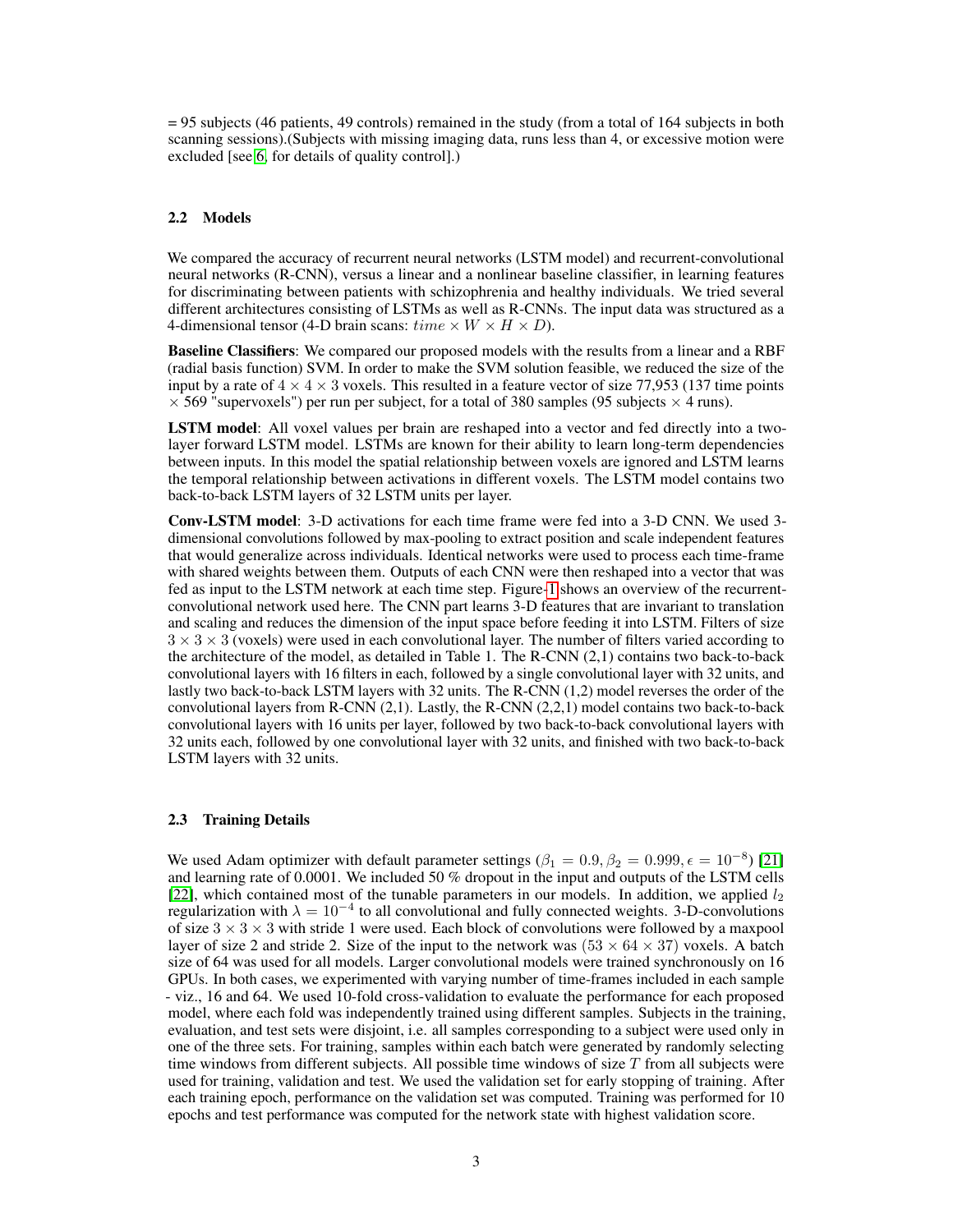

<span id="page-3-0"></span>Figure 1: Overview of the recurrent-convolutional neural network approach.

## 2.4 Data Preparation

Preprocessed fMRI data was normalized in three steps: For each subject/run/voxel, (i) the BOLD signal time-series was demeaned; (ii) The resulting time-series was divided by standard deviation (SD) of activation across the whole brain (all voxels and times). Next, each voxel's time-series was standardized based on the mean and SD of the voxel's activation across all subjects and runs. Each fMRI sample (subject/run) was split into windows of 64 time points (i.e. 128 sec with a total of 137-63=74 samples), which formed the input for training, evaluation, and testing of our models. A shorter time-frame of 16 volumes (32 sec) was also tested.

# 3 Results

We investigated the effectiveness of LSTM and R-CNNs in capturing the temporal and spatial structure of the fMRI data in order to distinguish between patients and controls. The average accuracy of the baseline method was 57.89%. Both LSTM and R-CNN models performed better than the baseline model (Table [1\)](#page-3-1). Our best LSTM model performed slightly better than our R-CNN model (∼ 1%). Additionally, we explored the impact of length of the samples on the performance of the trained network . We found that larger time windows improved the accuracy in all tested models. For the R-CNN models, we experimented with the number of convolutional layers and found that the deeper CNN models did not reduce the error (and slightly increased it).

<span id="page-3-1"></span>

|  |  |  |  | Table 1: Comparison of different model architectures and time-windows on the AO dataset. |  |  |  |  |  |  |
|--|--|--|--|------------------------------------------------------------------------------------------|--|--|--|--|--|--|
|--|--|--|--|------------------------------------------------------------------------------------------|--|--|--|--|--|--|

| Model                   | LSTM                     |       | RCNN(2, 1) |       | RCNN(1, 2) |       | RCNN(2, 2, 1) |  |
|-------------------------|--------------------------|-------|------------|-------|------------|-------|---------------|--|
| <b>Window Size</b>      |                          | 64    |            | 64    |            | 64    | 64            |  |
| <b>Test Performance</b> | $60.2\%$                 | 66.4% | 63.1\%     | 64.9% | $60.9\%$   | 61.4% | 63.3%         |  |
| # Conv Filters          | $\overline{\phantom{a}}$ | -     |            | 16.32 | 16.32      | 16.32 | 16, 32, 32    |  |

The best recurrent convolutional model was obtained with RCNN (2,1) containing two back-to-back convolutions in the first layer, one convolution in the second layer, and two back-to-back LSTMs in the third layer. We compared results using both 16 and 64 time-window samples while keeping the batch size fixed at 64 samples. For the model using 64 time windows, we noticed a significant improvement of 1.8% in classification accuracy. For the LSTM model, the improvement with increasing the time window was over 6%. Comparing the performance of the baseline models and deep learning, the test scores of LSTM and R-CNN were  $\sim 8\%$  better than linear SVM (with an accuracy of 57.9%, and false positive and negative rates of 30.6% and 54.0%, respectively), and ??% better than RBF SVM (with an accuracy of 62.1%, and false positive and negative rates of 19.9% and 57.1%, respectively).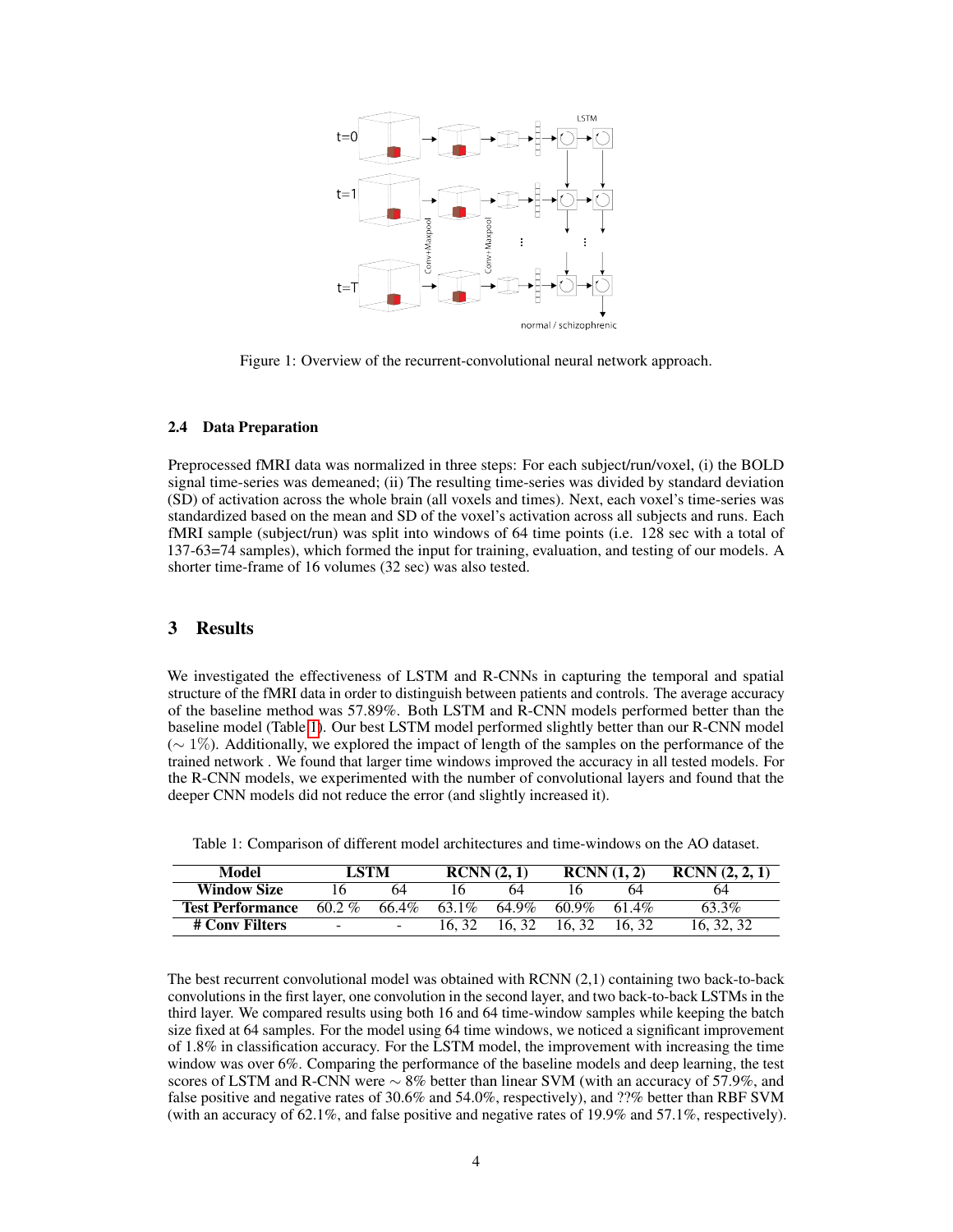# 4 Discussion

We applied several neural network architectures to learn invariant markers for schizophrenia disorder from a large-scale fMRI dataset. In particular we tried sequential LSTM networks alone and in combination with CNN input layers. While both of these methods achieved remarkable accuracy in distinguishing between patients with schizophrenia and healthy control subjects, they fell short of reaching the same level as hand-designed connectivity features (74% in [\[6\]](#page-4-5)). This may be due to the relatively small sample size for an end-to-end deep learning framework. The 2-layer LSTM architecture, which was used in all our models, helped to learn the temporal dependencies in long time windows. The R-CNN model learned better representations compared to the LSTM model when using short time windows ( $T = 16$ ) but failed to match the LSTM performance when using the longer time windows ( $T = 64$ ). In future work, we will exploit other fMRI data subsets in the FBIRN dataset that are acquired in response to three other tasks (working memory, sensorimotor, and breath hold) to enrich the sample space. Applying transformations (such as wavelets) to fMRI data before feeding to DNN might also help improve the subtle signal in the data, compared to directly feeding the BOLD signal to the network.

## References

- <span id="page-4-0"></span>[1] C. Roehrig, "Mental disorders top the list of the most costly conditions in the united states: \$201 billion," *Health Affairs*, pp. 10–1377, 2016.
- <span id="page-4-1"></span>[2] G. Orru, W. Pettersson-Yeo, A. F. Marquand, G. Sartori, and A. Mechelli, "Using support vector machine to identify imaging biomarkers of neurological and psychiatric disease: a critical review," *Neurosci Biobehav Rev*, vol. 36, no. 4, pp. 1140–52, 2012.
- <span id="page-4-2"></span>[3] E. Zarogianni, T. W. Moorhead, and S. M. Lawrie, "Towards the identification of imaging biomarkers in schizophrenia, using multivariate pattern classification at a single-subject level," *Neuroimage Clin*, vol. 3, pp. 279–89, 2013.
- <span id="page-4-3"></span>[4] N. Koutsouleris, R. S. Kahn, A. M. Chekroud, S. Leucht, P. Falkai, T. Wobrock, E. M. Derks, W. W. Fleischhacker, and A. Hasan, "Multisite prediction of 4-week and 52-week treatment outcomes in patients with first-episode psychosis: a machine learning approach," *Lancet Psychiatry*, vol. 3, no. 10, pp. 935–946, 2016.
- <span id="page-4-4"></span>[5] S. Vieira, W. H. Pinaya, and A. Mechelli, "Using deep learning to investigate the neuroimaging correlates of psychiatric and neurological disorders: Methods and applications," *Neurosci Biobehav Rev*, vol. 74, no. Pt A, pp. 58–75, 2017.
- <span id="page-4-5"></span>[6] M. Gheiratmand, I. Rish, G. A. Cecchi, M. R. G. Brown, R. Greiner, P. I. Polosecki, P. Bashivan, A. J. Greenshaw, R. Ramasubbu, and S. M. Dursun, "Learning stable and predictive networkbased patterns of schizophrenia and its clinical symptoms," *NPJ Schizophr*, vol. 3, p. 22, 2017.
- <span id="page-4-6"></span>[7] T. Wolfers, J. K. Buitelaar, C. F. Beckmann, B. Franke, and A. F. Marquand, "From estimating activation locality to predicting disorder: A review of pattern recognition for neuroimagingbased psychiatric diagnostics," *Neurosci Biobehav Rev*, vol. 57, pp. 328–49, 2015.
- <span id="page-4-7"></span>[8] D. Shen, G. Wu, and H. I. Suk, "Deep learning in medical image analysis," *Annu Rev Biomed Eng*, vol. 19, pp. 221–248, 2017.
- <span id="page-4-8"></span>[9] G. Litjens, T. Kooi, B. E. Bejnordi, A. A. A. Setio, F. Ciompi, M. Ghafoorian, J. van der Laak, B. van Ginneken, and C. I. Sanchez, "A survey on deep learning in medical image analysis," *Med Image Anal*, vol. 42, pp. 60–88, 2017.
- <span id="page-4-9"></span>[10] V. Gulshan, L. Peng, M. Coram, M. C. Stumpe, D. Wu, A. Narayanaswamy, S. Venugopalan, K. Widner, T. Madams, J. Cuadros, R. Kim, R. Raman, P. C. Nelson, J. L. Mega, and D. R. Webster, "Development and validation of a deep learning algorithm for detection of diabetic retinopathy in retinal fundus photographs," *JAMA*, vol. 316, no. 22, pp. 2402–2410, 2016.
- <span id="page-4-10"></span>[11] S. M. Plis, D. R. Hjelm, R. Salakhutdinov, E. A. Allen, H. J. Bockholt, J. D. Long, H. J. Johnson, J. S. Paulsen, J. A. Turner, and V. D. Calhoun, "Deep learning for neuroimaging: a validation study," *Front Neurosci*, vol. 8, p. 229, 2014.